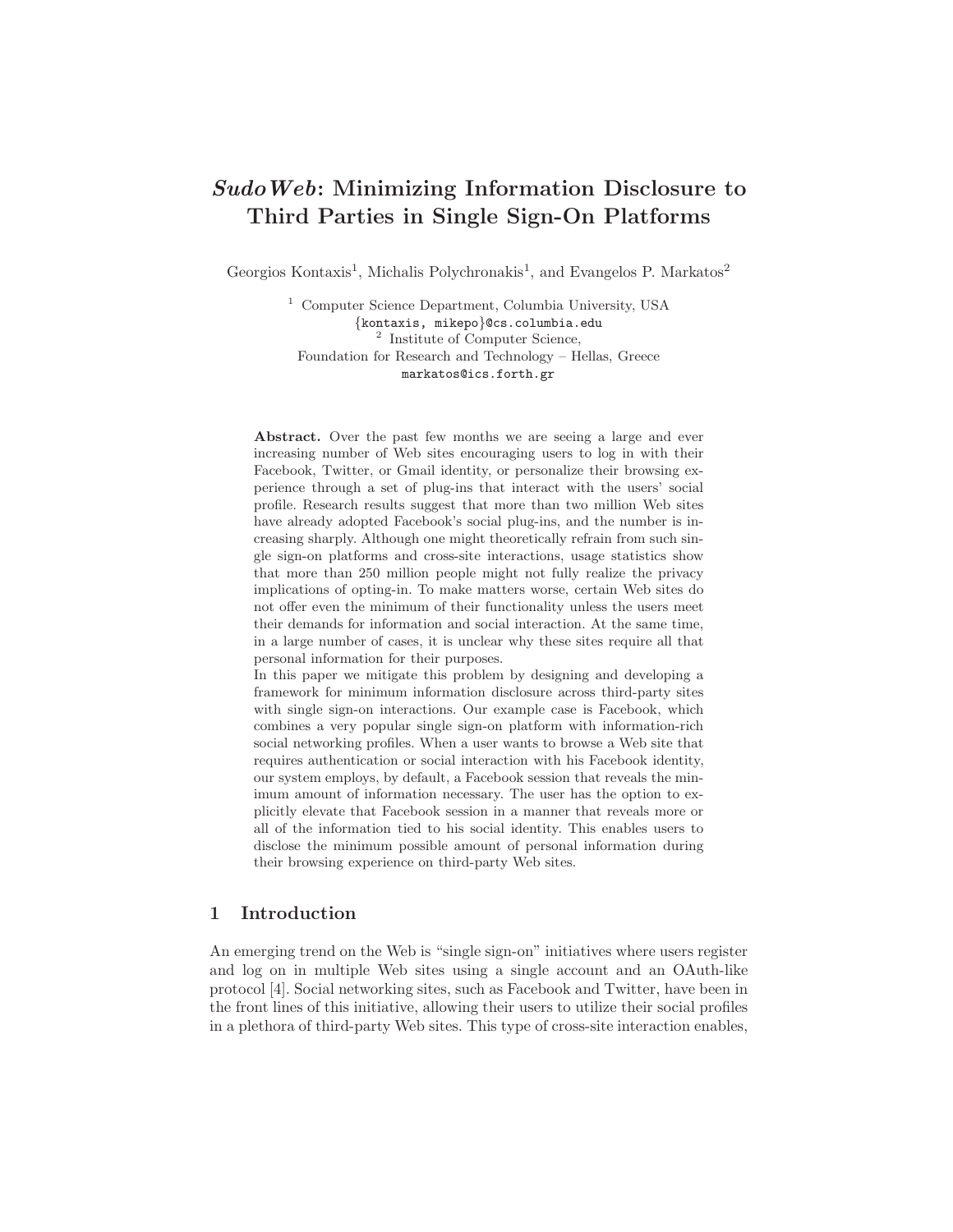for instance, third-party Web sites to authenticate users based on their Facebook (or Twitter) identity. In addition, such sites may add a social dimension to a user's browsing experience by encouraging him to "like," share, or comment on their content using his social network capacity, i.e., automatically post respective favorable messages to his social profile and let his friends know about the site. To enable this social dimension, third-party sites request access and control over the user's information and account.

In other words, these sites request users to authorize Web applications specific to the third-party site, or API calls originating from the third-party site, to access and control part or whole of their social profile. Unfortunately, this process may have several disadvantages, including:

- Loss of anonymity. Even the simple act of signing on to a third-party Web site using the Facebook identity sacrifices the anonymous browsing of the user; his social identity usually contains his real name. In most cases it is unclear how this loss of anonymity is necessary for the site's purposes.
- User's social circle revealed. Several of these third-party Web sites install Web applications in the user's social profile or issue API calls which request access to a user's "friends." Although having access to a user's friends may improve the user's browsing experience, e.g., for distributed multi-player games, in most cases it is not clear why third-party Web sites request this information, and how based on it they are going to improve the user's browsing experience.
- Loss of track. Once users start to enable a torrent of third-party applications to have access to their personal contacts, they will soon lose control of which applications and sites have access to their personal data, and thus they will not be able to find out which of them may have leaked the data in a case of a data breach.
- Propagation of advertising information in user's social network. Several of these third-party sites request permission to access and act upon a user's social profile (e.g., upload content to it) even when the user is not accessing the third-party site. Such actions may frequently take the form of explicit or implicit advertisements, not necessarily approved by the user.
- Disclosure of users' credentials to unauthorized applications. Once a large number of applications starts receiving credentials to access a user's profile, such credentials may be subject to loss or theft, or accidental leakage. Indeed, recent reports by Symantec suggest that such Facebook applications accidentally leaked access to third parties [7].
- Reverse Sign-on Semantics. When a service prompts a user to sign on, he provides his credentials and gains access to data offered by that service. However, in the cases described above, the service is the one being given access to the data of the user, and from that data selects information that may be used to identify or authenticate the user.

Although a user could theoretically deny this single sign-on approach, and the installation of the third-party application, many Web sites respond to this disapproval usually by diminishing the user's browsing experience significantly,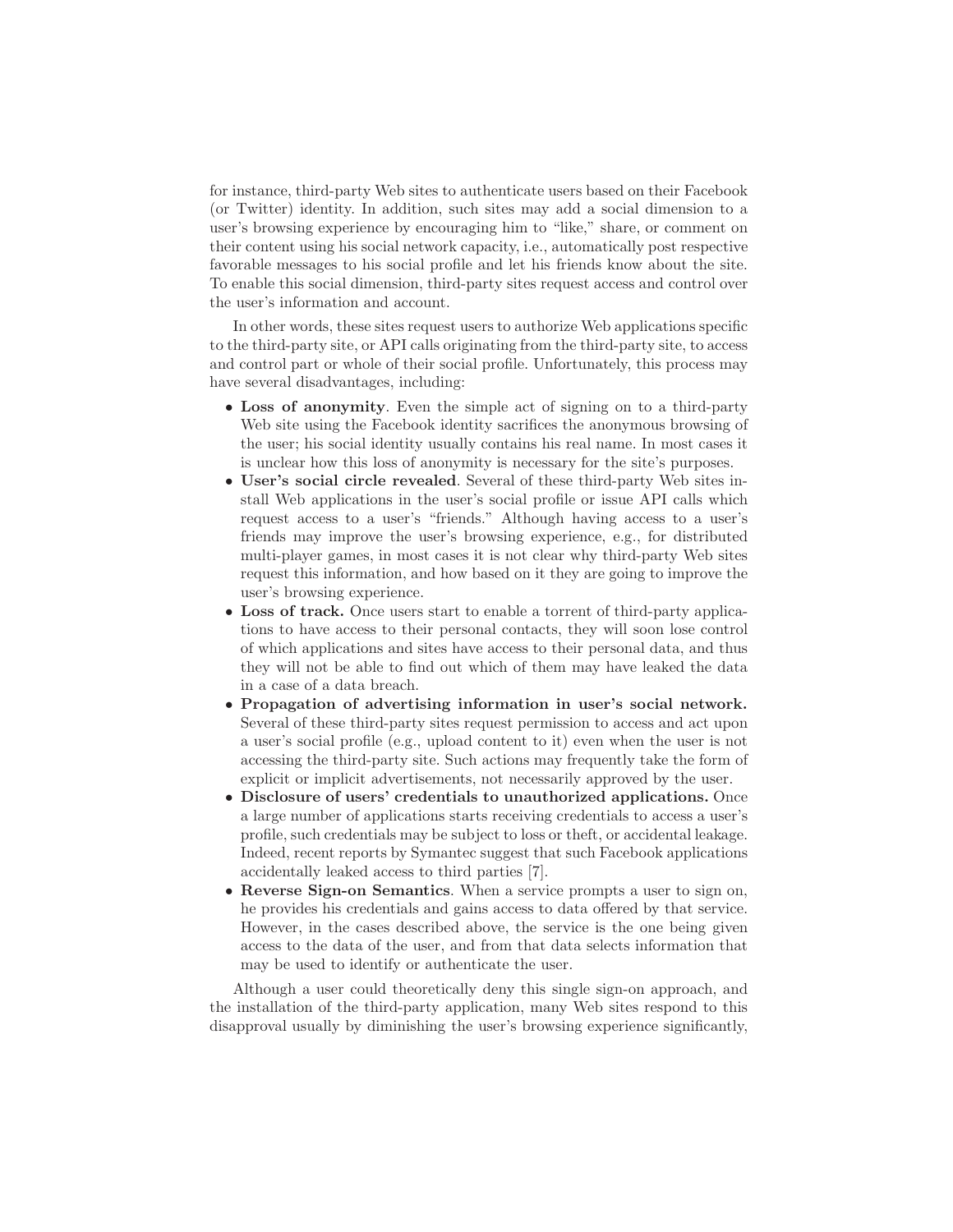cutting the user off from the largest part of their sophisticated functionality. Although this might be less of a problem if only a handful of third-party Web sites used this single sign on mechanism, recent results suggest that more than two million Web sites have added Facebook social plug-ins [9]. To make matters worse, popular Web sites seem to adopt Facebook social plug-ins even more aggressively. Indeed, as of May 2011, as many as 15% of the top 10,000 most popular Web sites have adopted Facebook social plug-ins, a whooping 300% increase compared to May 2010 [1]. If this trend continues, as it appears to be, then it will be very difficult for users to browse a significant percentage of the Web sites without revealing their personal information.

In this paper, we propose a new way for users to interact with single sign-on platforms so as to protect their privacy; we propose that users surf the Web using downgraded sessions with the single sign-on platform, i.e., stripped from excessive or personal information, and with a limited set of privileged actions. Thereby, by default, all interactions with third-party Web sites take place under that privacy umbrella. On occasion users may explicitly elevate that session on-the-fly to a more privileged or information-rich state to facilitate their needs when appropriate. Our proposed concept is inspired by privilege separation among user accounts in operating systems, and the UNIX su command which upgrades the permissions of a user to those of the super-user, if and when the ordinary user needs to perform a privileged instruction. In UNIX even system administrators initially log in with their ordinary (i.e., non super-user) accounts and upgrade to super-user status if and when they need to execute privileged operations.

For instance, we propose that users may use two parallel and distinct sessions with the Facebook Connect platform, tied to respective social profiles; their primary profile, and a second "disposable" profile. Their primary session will be associated to a social profile where they will maintain all of their social contacts, photographs, and personal information. The primary profile will be their current profile, if they already have one. The "disposable" session will be associated to a profile that will be a stripped-down version of the primary one. It may contain no personal information, social contacts, or other sensitive information that the user is not comfortable sharing with a plethora of random third-party Web sites. By default, the user's browser will keep the appropriate state, i.e., active sessions and cookies, to maintain the "disposable" session alive. As a result, when the user employs the single sign-on mechanism just to bypass the registration step in various Web sites, he will surrender only a small portion of his information or no actual information at all, as the "disposable" session with Facebook will be used. If at any point the user wishes to activate his actual profile, because he actually wants to associate his identity with a third-party Web site or online application, he is able to elevate his browser session with Facebook, i.e., by switching to the primary session from above.

In summary, the contributions of this paper are the following:

– We identify and describe an increasing threat to the users' privacy: a threat which masquerades under the convenience of a single sign-on mechanism and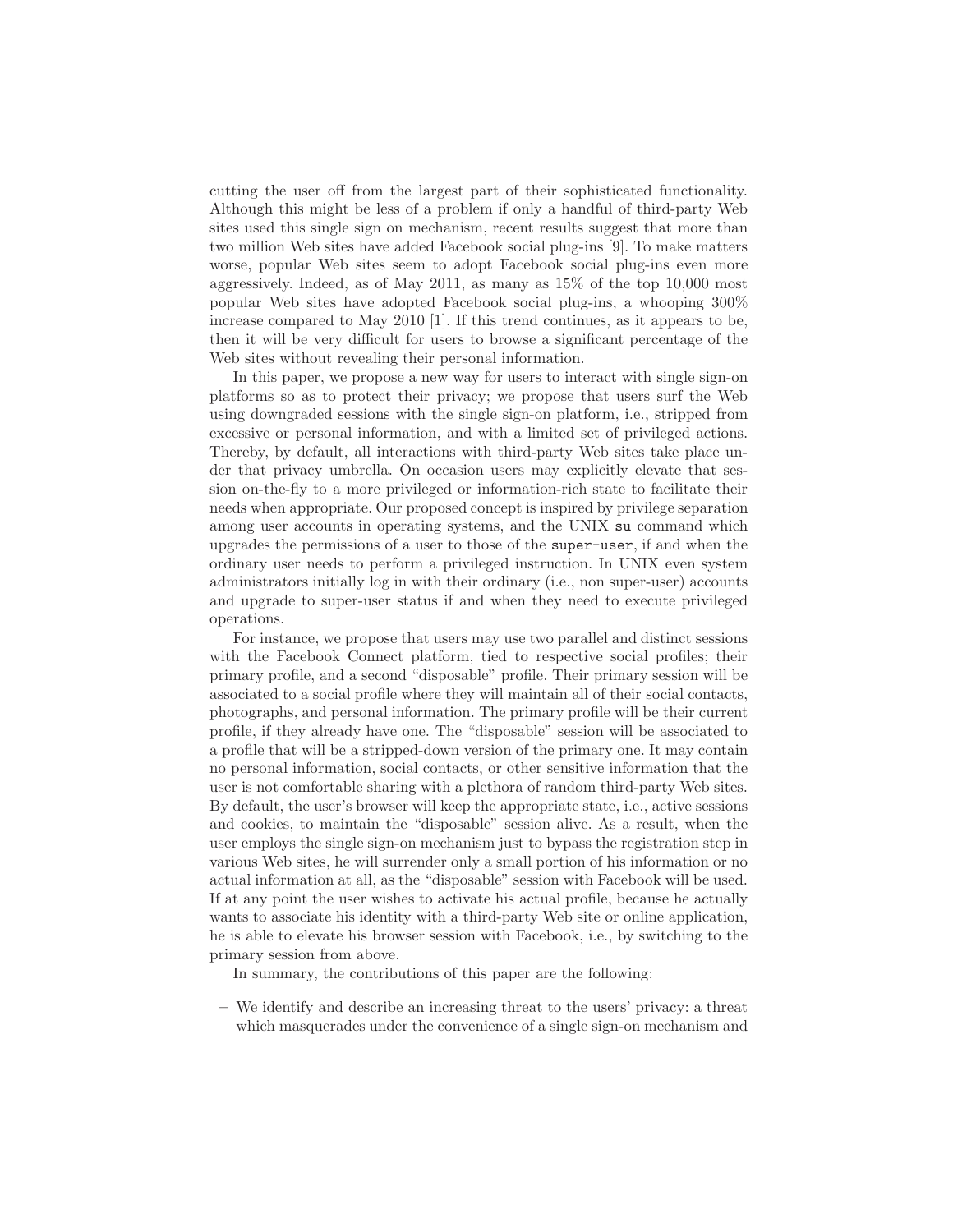gives third-party Web sites access to a user's personal information stored in social networks.

- We propose a new privacy-preserving framework for users to interact with single sign-on and OAuth-like platforms provided by social networks in their daily activities on the web.
- We implement a prototype of our framework as a browser extension for the Google Chrome browser. Our prototype supports the popular single sign-on mechanism "Facebook Connect" [2] and can be easily extended to support others, such as "Sign in with Twitter" [6].
- We evaluate our implementation and show that (i) it allows users to preserve their privacy when signing on with third-party Web sites and (ii) it does not affect any open sessions they might have with other third-party Web sites that use the same single sign-on mechanisms.

## 2 Background

In this section we provide some background on the OAuth protocol [4], which is the primary method for implementing single sign-on functionality across multiple Web sites. We also detail Facebook's single sign-on platform [2], which at the moment is the most popular single sing-on platform with more than 2.5 million Web sites using it [3].

# 2.1 OAuth Protocol

The OAuth or Open Authentication protocol [4] provides a method for clients to access server resources on behalf of a resource owner. In practice, it is a secure way for end users to authorize third-party access to their server resources without sharing their credentials.

As an example, one could consider the usual case in which third-party sites require access to a user's e-mail account so that they can retrieve his contacts in order to enhance the user's experience in their own service. Traditionally, the user has to surrender his username and password to the third-party site so that it can log into his account and retrieve that information. Clearly, this entails the risk of the password being compromised. Using the OAuth protocol, the third party registers with the user's e-mail provider using a unique application identifier. For each user that the third-party requires access to his e-mail account, it redirects the user's browser to an authorization request page located under the e-mail provider's own Web domain, and appends the site's application identifier so that the provider is able to find out which site is asking for the authorization. That authorization request page, located in the e-mail provider's domain, validates the user's identity (e.g., using his account cookies or by prompting him to log in), and subsequently asks the user to allow or deny information access to the third-party site. If the user allows such access, the third-party site is able to use the e-mail provider's API to query for the specific user's e-mail contacts. At no point in this process does the user have to provide his password to the third-party Web site.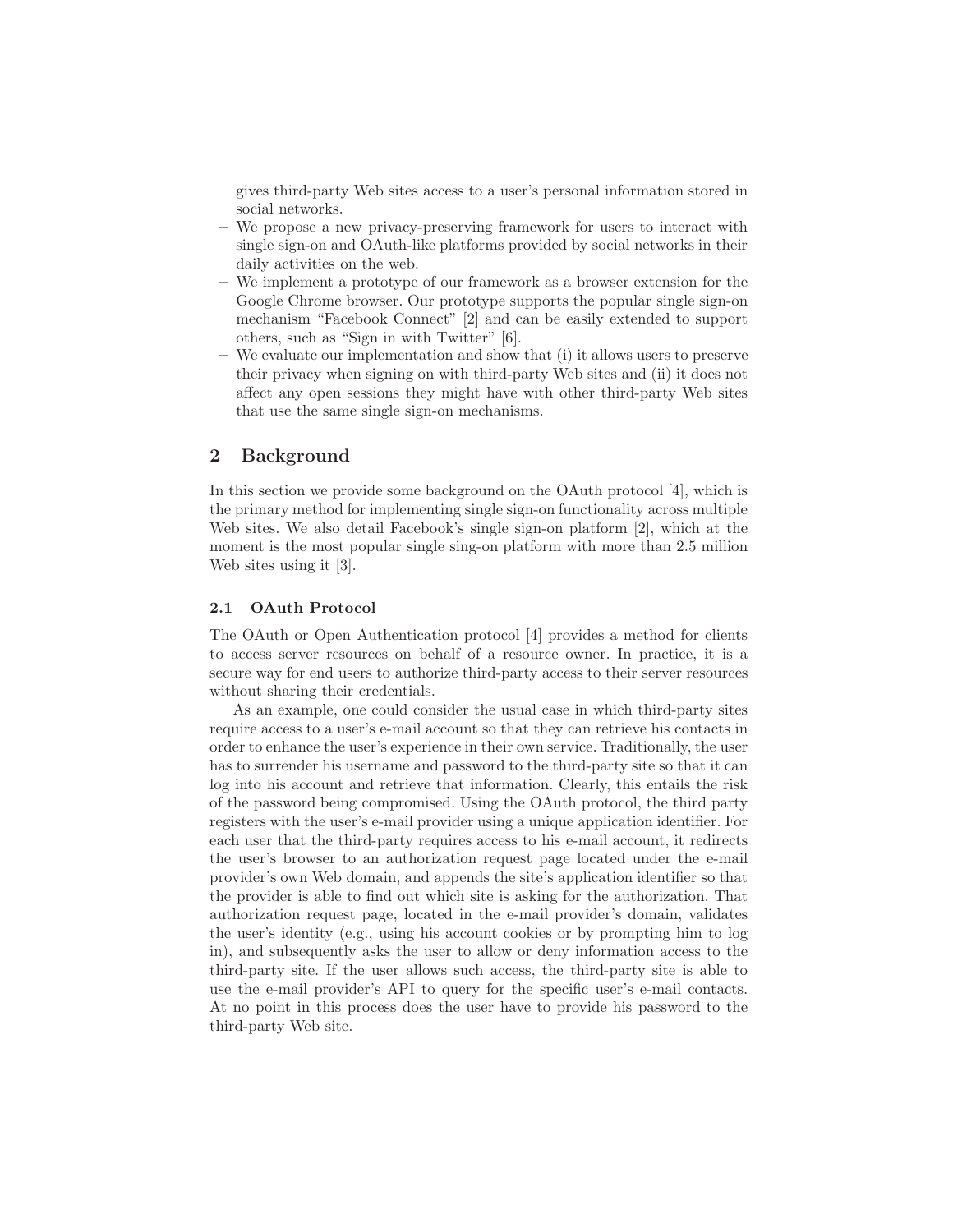#### 2.2 Facebook Authentication

The Facebook authentication or Facebook Connect [2] is an extension to the OAuth protocol that allows third-party sites to identify users by gaining access to their Facebook identity. This is convenient for both the sites and the users; sites do not have to maintain their own accounting system, and users are able to skip yet another account registration and thereby avoid the associated overhead. A "login with Facebook" button is embedded in these third-party sites that, once clicked, directs the user's browser to http://www.facebook.com/ dialog/oauth?client\_id=THIRD\_PARTY\_SITE\_ID where the user's cookies or credentials are validated by Facebook. On successful identity validation, Facebook presents a "request for permission" dialog where the user is prompted to allow or deny the actions of the third-party Web site, i.e., social plug-in actions or access to account information. However, the user is not able to modify or regulate the third-party's request, for instance to allow access to only a part of the information the site is requesting. If the user grants permissions to the site's request, Facebook will indefinitely honor API requests, originating from that third-party site ID, that conform to what the user has just agreed upon.

#### 2.3 Facebook Social Plug-ins

Facebook has implemented a platform of social plug-ins on top of the OAuth protocol to allow third-party sites to integrate the functionality of Facebook's social experience to their own pages [2]. In addition to authenticating a user, third-party developers are able to add "like" or "comment" Facebook buttons and forms in their site which, once clicked, update the user's Facebook profile with content from that third-party Web site, or allow the user to upload content to the site using his Facebook identity.

#### 3 Related Work

Ardagna et al. [10] highlight the practice of Internet services requiring user information for accessing their digital resources. They coin the concept of a user portfolio containing personal data and propose the use of sensitivity labels that express how much the user values different pieces of information. Furthermore, they assume scenarios where an atypical negotiation takes place between the user and the server, in which the server prompts the user to choose among disclosing alternative pieces of information. The user decides on the type and amount of information disclosed in relation to the type and amount of digital resources being offered.

Facecloak [14] shields a user's personal information from a social networking site and any third-party interaction, by providing fake information to the social networking site and storing actual, sensitive information in an encrypted form on a separate server. At the same time, social functions are maintained.

Felt et al. [13] studied the 150 most popular Facebook applications and found that almost all of them required too much user information for their purposes.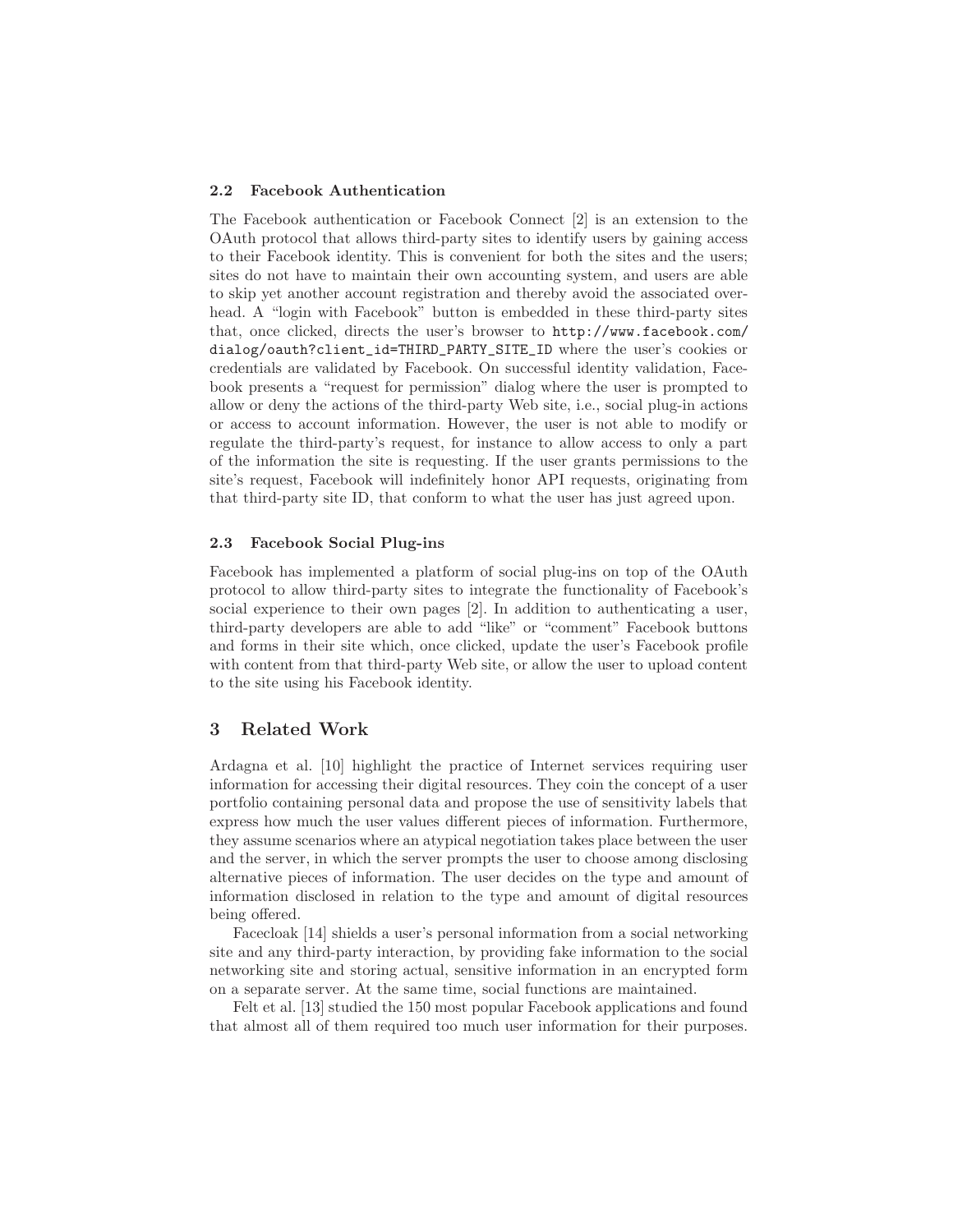They propose the use of a proxy to improve social networking APIs such that third-party applications are prevented from accessing real user data while social functions are not affected.

The xBook [16] framework addresses threats against the privacy of social network users due to information leaked via the interaction with third-party applications. It provides a trusted hosting environment where untrusted applications are split into components with a manifest to detail security permissions in terms of user data access and communication between components or remote locations. xBook takes up the role of enforcing that manifest at run-time.

OpenID [5] is a platform supporting a federation of single sign-on providers. Its nature of operation has been described in section 2. An interesting feature of OpenID is the support for multiple identities per user; upon receiving a useridentification request from a third-party site and after authenticating with the user, it may decide to return a different identity for the same user to different third-party sites. PseudoID [12] is a privacy enhancement for single-sign-on systems like OpenID or Facebook Connect. As third-party sites interact with the single sign-on provider to acquire access to a user's identity, that provider is able to correlate a user's identity with the sites she logs into. In PseudoID users set up the profiles or identities they wish to use with third-party sites and employ the PseudoID's blind signature service to cryptographically blindly sign such tokens of information. When they need to identify themselves to a third-party site, just as before, that site interacts with PseudoID to retrieve the user's identity. Contrary to the traditional model, the user does not log in to PseudoID, thereby allowing the service to associate her with that particular third-party site request. The user presents to PseudoID a blindly signed identity and PseudoID, after checking the validity of the cryptographic signature, forwards that identity to the third-party site.

Concurrently and independently to our work, a user-friendly mechanism for users to switch between Google Chrome profiles is being developed [8]. At the moment, one is able to use multiple browser profiles by adding a data-directory flag when invoking the browser. Browser profiles contain their own cookie store, browser settings and installed extensions. By using different profiles, among other things, one is able to switch between cookie stores and therefore between Web site identities.

Our approach is similar to that feature of Chrome but at the same time bears significant differences. While Google is building a profile manager for browsers, we design a more generic privacy-preserving framework that describes information and privilege separation in Web sessions involving cross-site interaction. While Chrome's profiles bundle sessions with different sites in a single browser profile, we operate on a more flexible basis where we populate an isolated and distinct browser instance with the state of only those sessions that the user has explicitly activated. Moreover, while in the Chrome feature the user is responsible for switching between the different identities and profiles, we employ heuristics that automatically detect the need to switch to a downgraded Web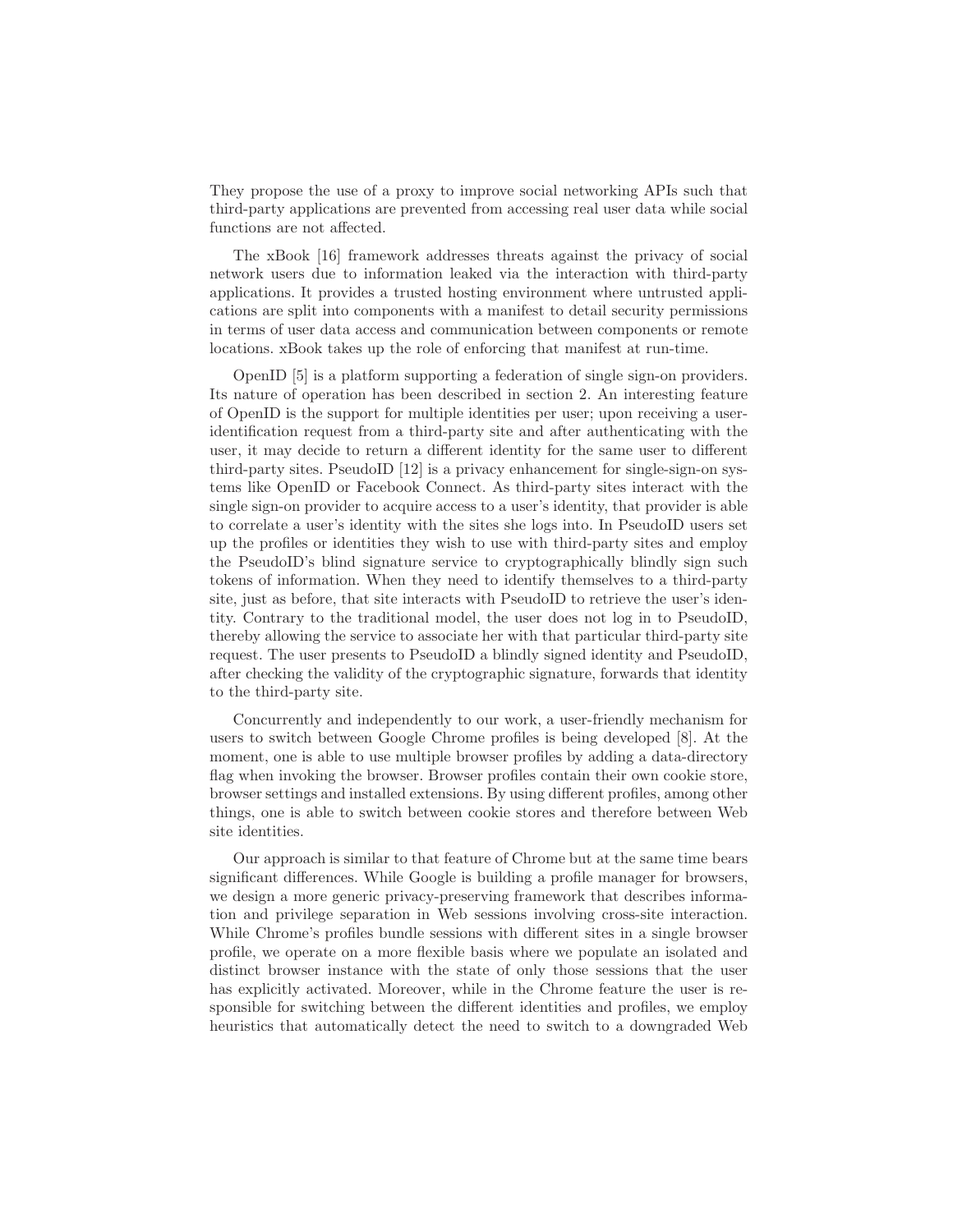session. Therefore, we do not have to rely on the user's alertness to protect his information.

## 4 Design

The modus operandi we assume in our approach is the following:

- 1. The user browses the Web having opened several tabs in her browser.
- 2. Then, the user logs in her ordinary Facebook account so as to interact with friends and colleagues.
- 3. While browsing the Web at some other tab of the same browser, the user encounters a third-party Web site asking her to log in with her Facebook credentials. At this point in time, our system kicks in and establishes a new and separate downgraded session with Facebook for that cross-site interaction. That session is tied to a stripped-down version of her account which reveals little, if any at all, personal information. Now:
	- (a) The user may choose to follow our "advice" and log in with this downgraded Facebook session. Let there be noted that this stripped-down mode does not affect the browsing experience of the user in the tabs opened at step 2 above: the user remains logged in with her normal Facebook account in the tabs of step 2, while in the tabs of this step she logs in with the stripped-down version of her account. Effectively, the user maintains two sessions with Facebook:
		- i. One session logged in with her normal Facebook account, and
		- ii. One session logged in with the stripped-down version of her account.
	- (b) Alternatively, the user may want to override our system's logic and log in with her normal Facebook account revealing her personal information; in that cases she performs a "sudo" on that particular cross-site interaction with Facebook and elevate the by-default downgraded Web session.

In the description of our system we assume the use of a single sign-on mechanism such as Facebook Connect  $[2, 17]$ . However, our mechanisms can be extended to cover other single sign-on mechanisms as well.

Figure 1(b) shows the architecture of our system. To understand our approach we will first describe in Figure  $1(a)$  how an ordinary Web browser manages session state. We see that the browser uses a default session store (Session Store [0] (default)) which stores all relevant state information, including cookies. Thus, when the user logs into Facebook (or any other site for that matter) using her ordinary Facebook account, the browser stores the relevant cookie in this default session store. When the browser tries to access Facebook from another tab (Tab 3 in the figure), the cookie is retrieved from the default session store and the page is accessed using the same state as before.

In our design, we extend this architecture by including more than one session stores. Indeed, in Figure 1(b) (bottom left) we have added "Session Store [1]" which stores all relevant information, including cookies, for the stripped-down Facebook session. This gives us the opportunity to enable users to surf the web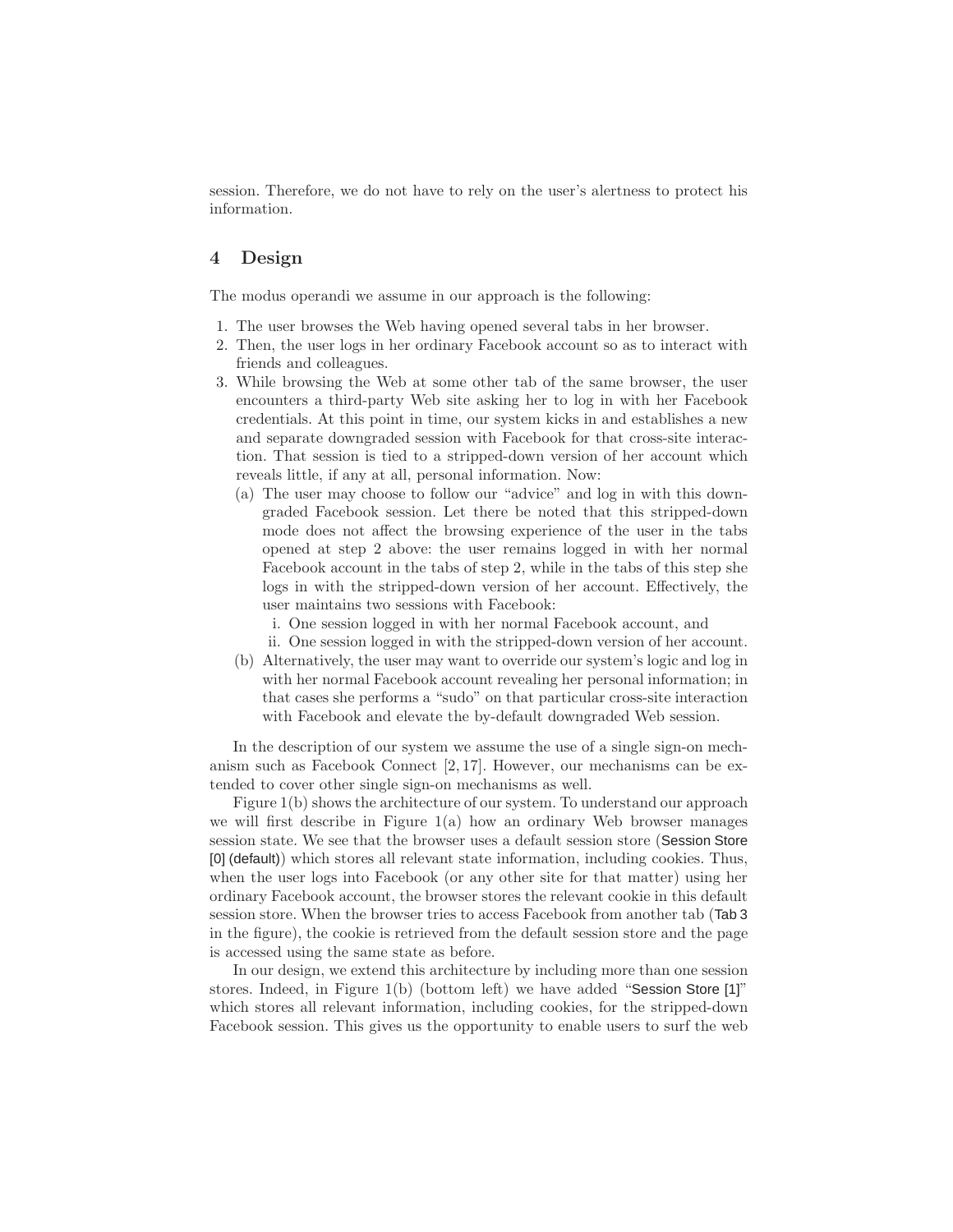

Fig. 1. Typical communication of session state to loaded pages (a), and how SudoWeb handles the same communication using multiple session stores (b).

using two distinct and isolated sessions with Facebook at the same time: a session tied to the "normal" account is enabled in Tab 1 while a stripped-down session is in effect in Tab 3. To select the appropriate account, our system (IMF) intercepts all URL accesses and checks their HTTP referrer field. If the URL points to a single sign-on platform (such as Facebook Connect) but the HTTP referrer field belongs to a different domain name, then our system suspects that this is probably an attempt from a third-party Web site to authenticate the user with her Facebook credentials.

Therefore, as it stands inline between the loading page and the browser's state store(s), it supplies the appropriate state (from Session Store [1] for the strippeddown Facebook session to be employed. This is an implicit privacy suggestion towards the user. If the user disagrees, she may choose to authenticate with her ordinary Facebook account, in which case, Tab 3 will receive all cookies from Session Store [0].

We consider the proposed concept as analogous to privilege separation in operating systems, i.e., different accounts with different privileges, such as root and user accounts. Our design can scale and evolve so that it accommodates different privacy-preserving scenarios in interaction with third-party Web sites.

Figure 2 shows the modules of our system. Initially, in the upper left corner, the user browses ordinary web pages (Web Browser). When a new browser page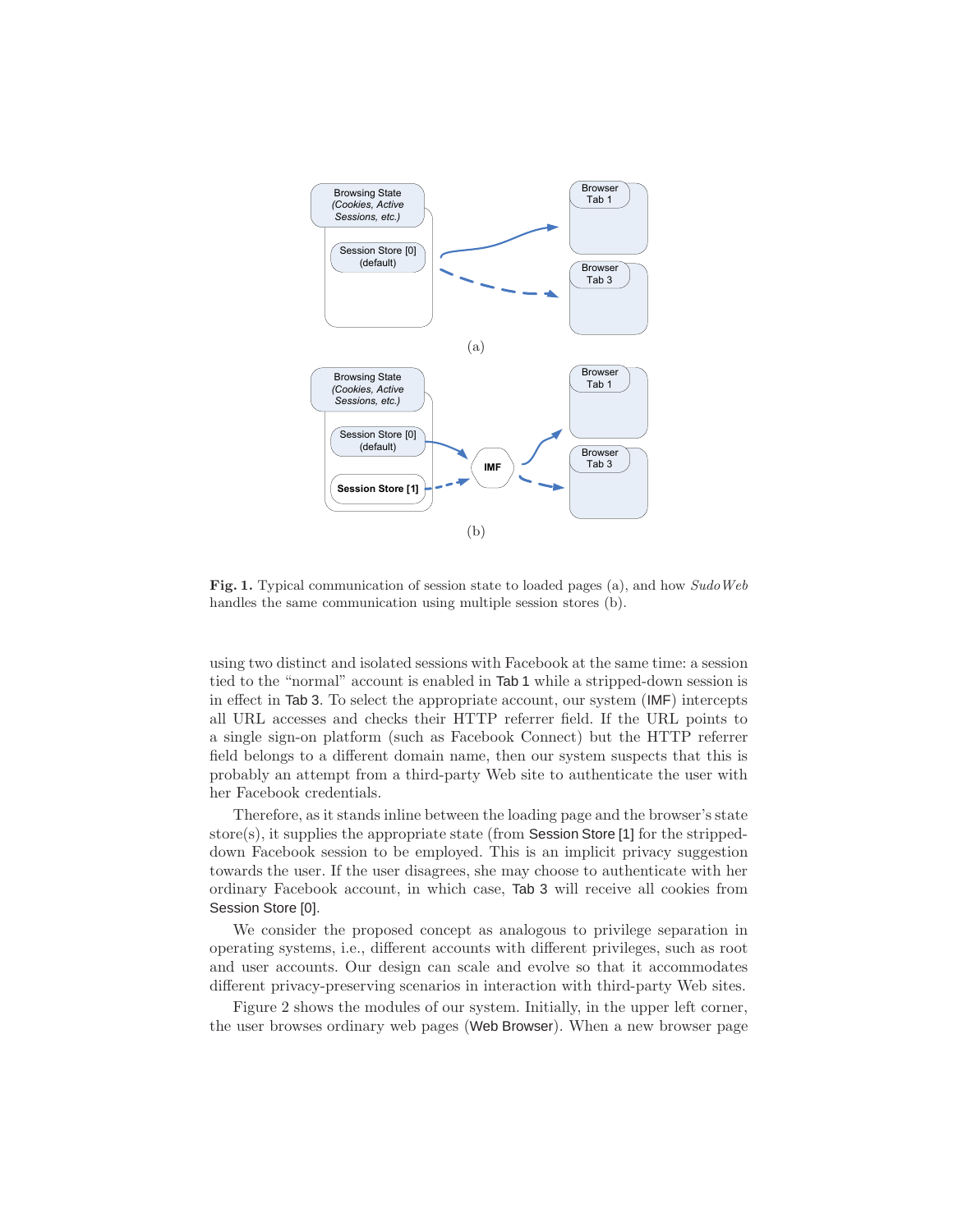

Fig. 2. Sudo Web extension modules.

(i.e., tab or window) is created (New Web Browser Page), the Session Monitor kicks in to find whether this is an attempt to log in a single sign-on mechanism<sup>3</sup> . If (i) it is such an attempt (i.e., isMonitorred(domain(URI)) is  $TRUE$ ) and (ii) the attempt is from a third-party Web site (i.e., HTTP referrer != domain(URI)) then our system calls the Identity Management Function (IMF) which employs a downgraded, stripped-down from all personal information, session for the user. From that point onwards, the Session Manager manages all the active sessions of the user, in some cases different sessions with different credentials for the same single sign-on domain. Figure 3 shows the workflow of our system in more detail.

# 5 Implementation

We have implemented our proposed architecture as a browser extension for the latest version of Google Chrome<sup>4</sup> with support for the "Facebook Connect" single sign-on mechanism. We find that, due to its popularity, our proof of concept application covers a great part of single sign-on interactions on the Web. Moreover, we implicitly support Facebook's social plug-ins, such as share site content or comment on site content, described in section 2, that require the "connect" mechanism as a first step. Our browser extension can be seamlessly configured to support a greater variety of such cross-site single sign-on interactions.

 $3$  SudoWeb keeps a list with all single sign-on domain mechanisms monitored. If such a domain is monitored the isMonitorred(domain(URI)) function returns TRUE.

 $^4$  As we take advantage of generic functionality in the extension-browser communication API, we find it feasible to also port the extension to Mozilla Firefox.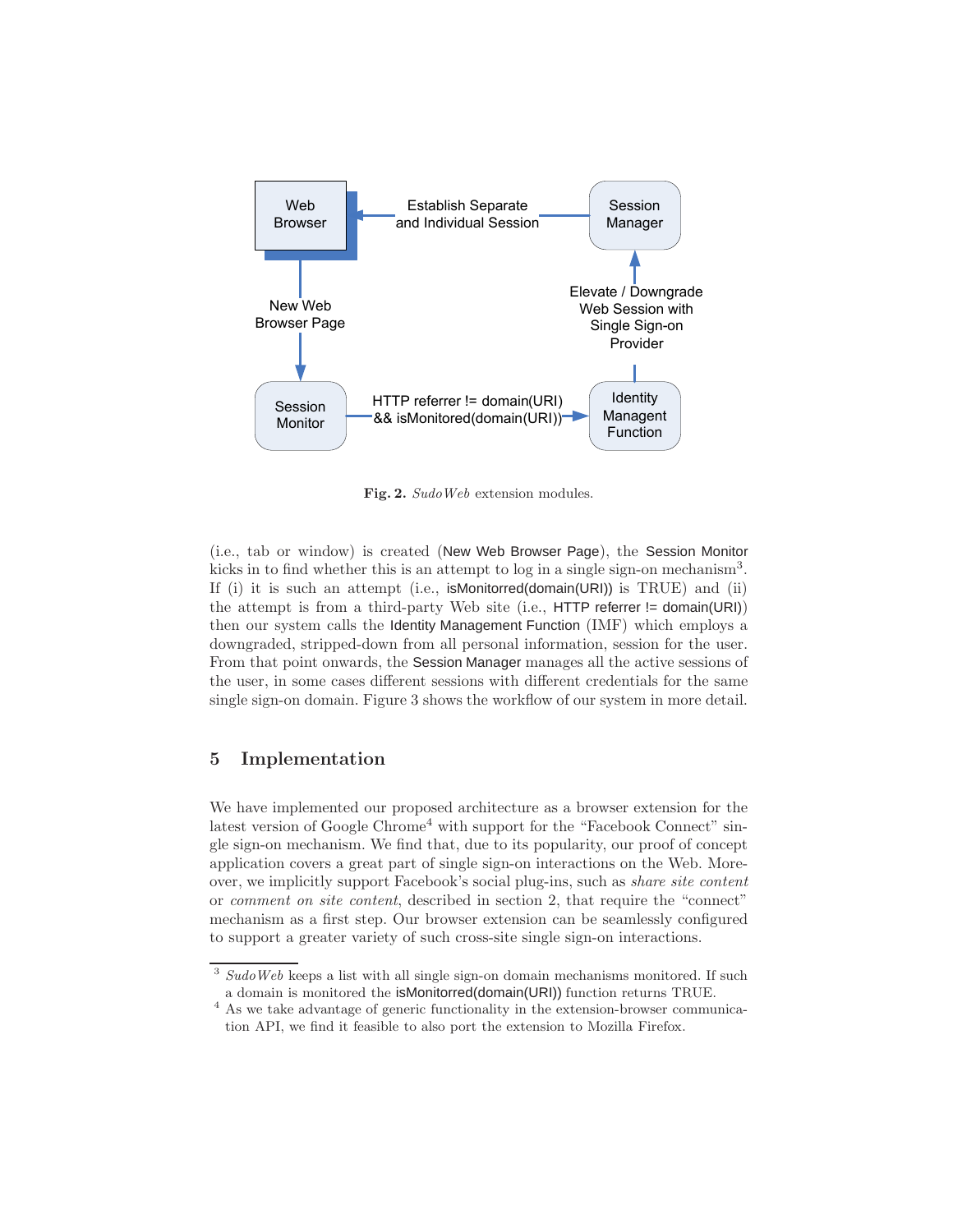

Fig. 3. Example Workflow of  $SubWeb$ .

#### 5.1 SudoWeb Modules

Here we describe the modules that comprise our extension to the Google Chrome browser, in support of our proposed architecture.

Identity Management Function (IMF) In the heart of the extension lies the logic module offering the identity management function or IMF. This function is responsible for detecting the possible need for elevating or downgrading a current session with a single sign-on provider (here: Facebook). Such need is detected by identifying differences in the HTTP referrer domain and the URL domain of pages to be loaded. That is, when the user navigates away from a third-party Web site (identified by the HTTP referrer field) towards a single sign-on Web site (we keep a configuration file with all single sign-on sites supported), IMF steps in, instantiates a new, isolated and independent session store in the browser and instructs the session manager module to initialize it so that the browser receives such state that establishes a downgraded or stripped-down session with the single sign-on provider. Furthermore, it places a "sudo reload" HTML button on that page giving the user the opportunity to reload that page using an elevated session instead.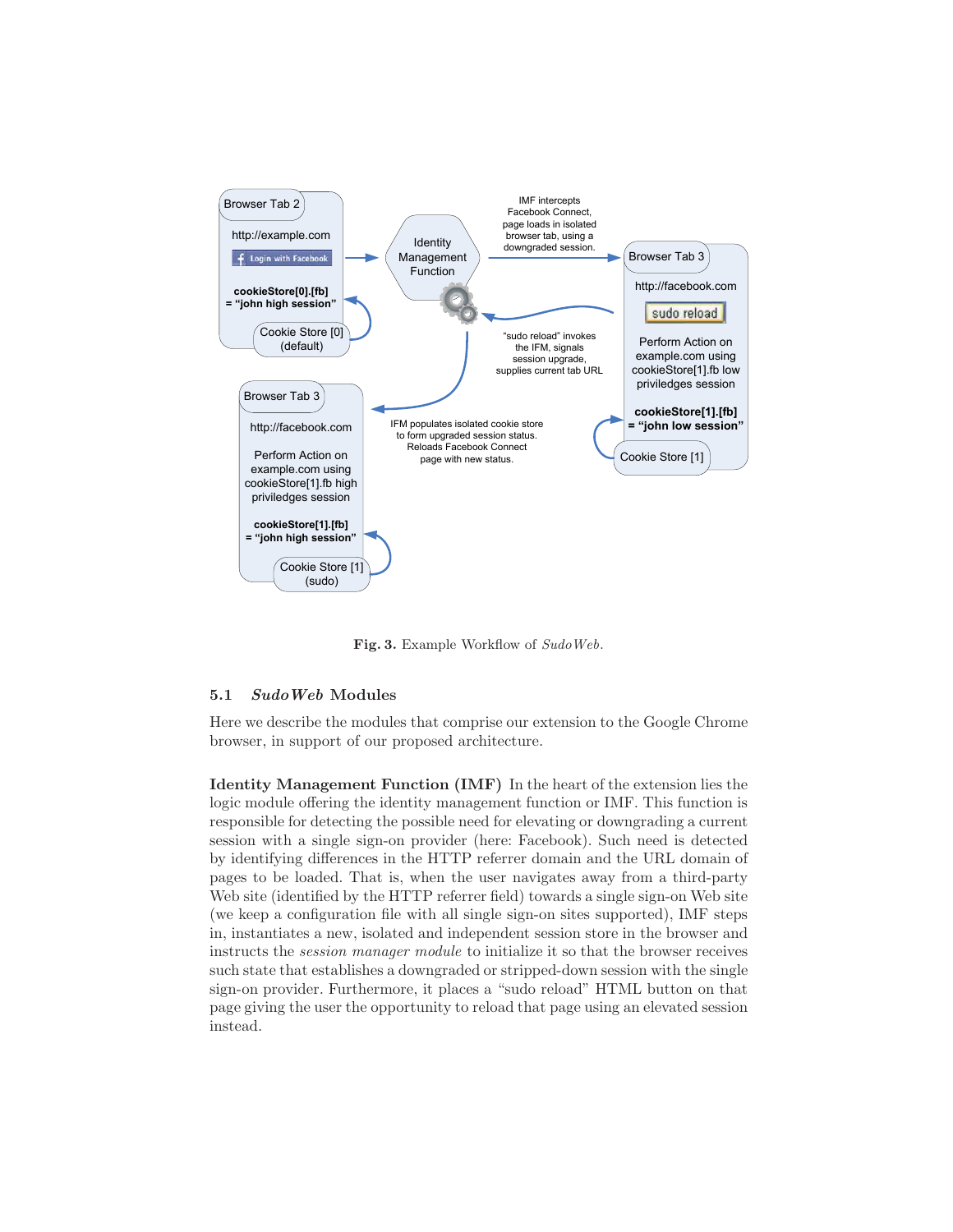Session Monitor Supporting role to the IMF plays the session monitoring module. If one considers our extension as a black box, the session monitor stands at its input. It inspects new pages opening in the Web browser and looks for cases where the page URL belongs to a monitored single-sign-on provider domain (here: Facebook) but the page has been invoked through a different, third-party domain. It does so by comparing that URL with the HTTP referrer. The referrer is an HTTP parameter supplied by the browser itself based on the URL of the parent tab or window that resulted in a child tab or window being spawned. The session monitor notifies the IMF of such incidents and supplies the respective page URL. We should note that recent research has revealed that the HTTP referrer field in several cases can be empty or even spoofed [11, 15] undermining all mechanisms based on it. Although it is true at the network elements may remove or spoof the HTTP referrer field so that it will be invalid when it reaches the destination web server, our work with the HTTP referrer field is at the web client side, not at the web server side. That is, the HTTP referrer field is provided to SudoWeb by the web browser before it reaches any network elements which may remove it or spoof it.

Session Manager This module also plays a supporting role to the IMF. If one considers our extension as a black box, the session manager stands at its output. Upon the installation of our extension, the session manager prompts the user of the Web browser to fill in his ordinary single sign-on (here: Facebook) account username and password, as well as his stripped-down one that is to be used for the downgraded integration with third-party Web sites. The session manager maintains in store the necessary state, e.g., cookies, required to establish the two distinct sessions with the single sign-on provider and is responsible for populating the browser's cookie store once instructed by the IMF. As a result, it stands at the output of our extension and between the browser's session store and the rendered pages that reside in tabs or windows. It affects the state upon which a resulting page rely on.

Our extension takes advantage of the incognito mode in Google Chrome to launch a separate browser process with isolated cookie store and session state so that when the session manager pushes the new state in the cookie store, the user is not logged off of the existing elevated session (here: with Facebook) that may be actively used in a different browser window.

#### 5.2 Operation and Interaction of SudoWeb Modules

Following the use-case presented at the beginning of section 4, a user browsing the Web will eventually come across a third-party that wishes to interact with his Facebook identity via the cross-site single sign-on mechanism. As soon as the user clicks on the "login with Facebook" button, our system kicks in;

1. The session monitor detects the launch of a new Facebook page from a page under the domain of the third-party Web site. The session monitor notifies the IMF module of our extension and so the page launch is intercepted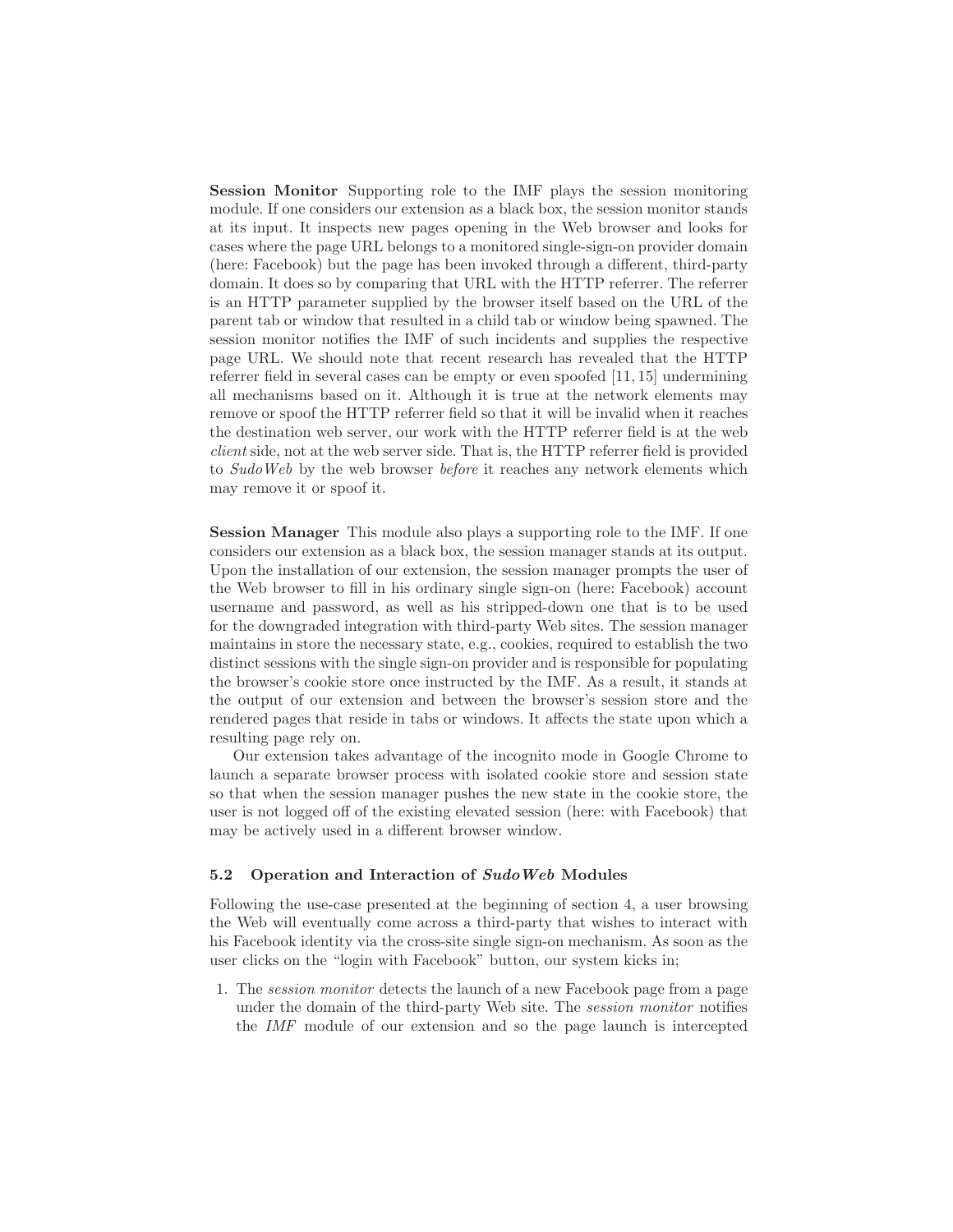

Fig. 4. Example screenshot of a Facebook "Request for Permission" page that has been invoked by fictional site third-party-web-site.com so that the Web user may authorize that site to access his Facebook account information. By default, a downgradedstatus session is maintained with Facebook, using the appropriate state to be logged in with the disposable account "John Low." There is the option to switch to an elevatedstatus session via the "sudo reload" button at the bottom of the window.

and loaded in an incognito window, i.e., an isolated browser process with a separate and individual session store.

2. The IMF coordinates with the session manager module so that this isolated environment is populated with the necessary state for a downgraded Facebook session to exist.

The entire process happens in an instant and the user is presented with a browser window similar to figure 4. In this figure, we have used third-party-web-site. com as the name of the third part Web site which wants to authenticate the user using her Facebook account. We see that in addition to authenticate the user, the third-party Web site asks for permission to (i) send the user email, (ii) post on the user's wall, (iii) access the user's data any time, and (iv) access the user's profile information. Although Facebook enables users to "Allow" or "Don't Allow" access to this information (bottom right corner), if the user chooses not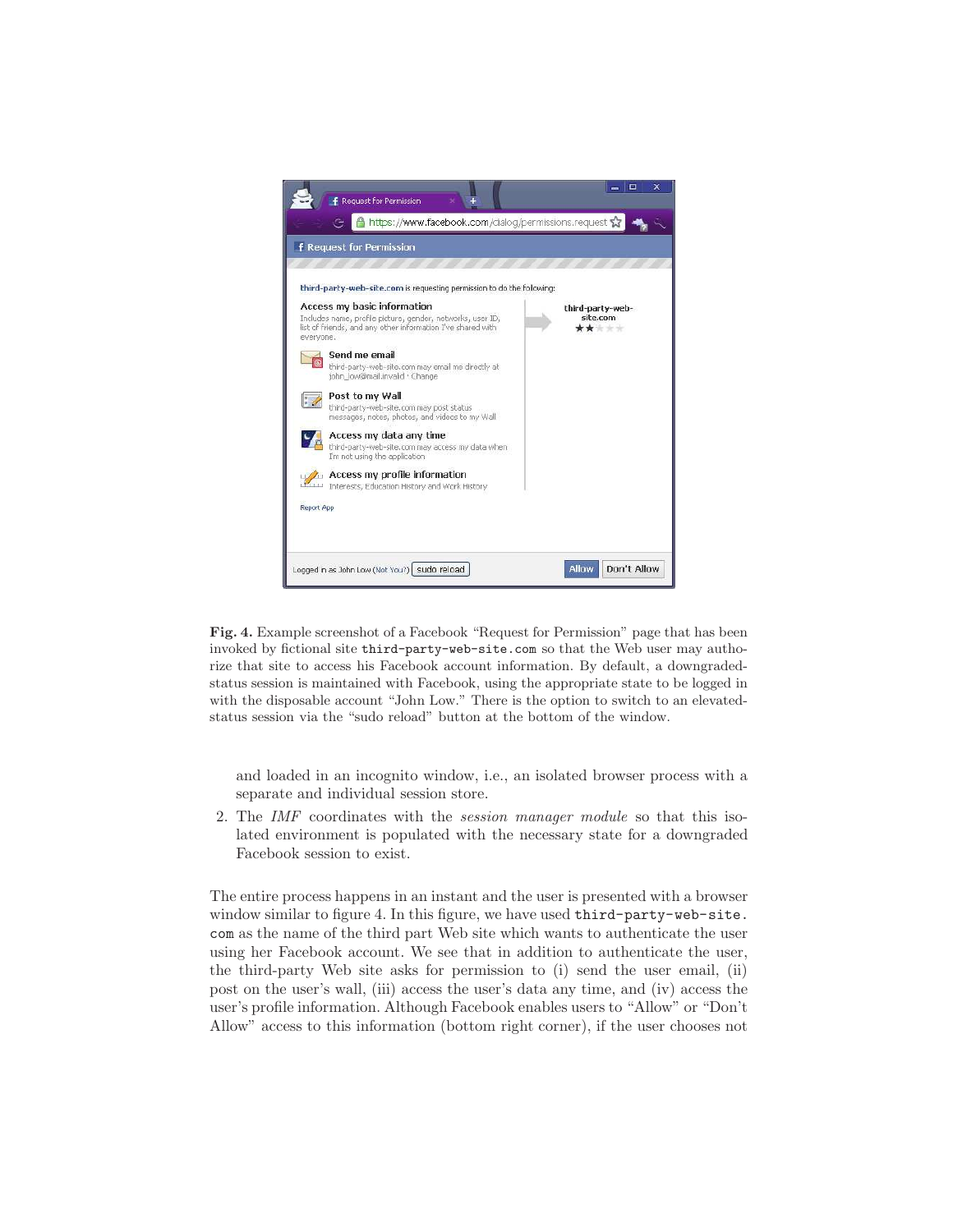

Fig. 5. Example screenshot of the previous Facebook page, after the "sudo reload" option has been selected by the Web user; the page has been reloaded using on-the-fly the necessary session state to maintain an elevated-status Facebook session using the account "John High."

not allow this access, the entire authentication session is over and the user will not gain access to the content of third-party-web-site.com.

Having intercepted this third-party authentication operation, SudoWeb brings the stripped-down account (i.e., John Low) forward, on behalf of the user. Therefore if the user chooses at this point to allow access to his information by the third-party site, only a small subset of his actual information will be surrendered. Note that a "sudo reload" button has been placed at the bottom of the page, allowing the user to elevate this session to the one tied to his actual, or a more privileged, Facebook identity.

Figure 5 presents an example screenshot of the browser window the user will see if he chooses to elevate his session. One may notice at the bottom of the browser's page that the user is no longer considered to be logged in as "John Low" but as "John High."

The Facebook session with which the user was surfing prior to engaging in this cross-site Facebook interaction remains intact in the other open browser windows since, as mentioned earlier, we take advantage of the browser's incognito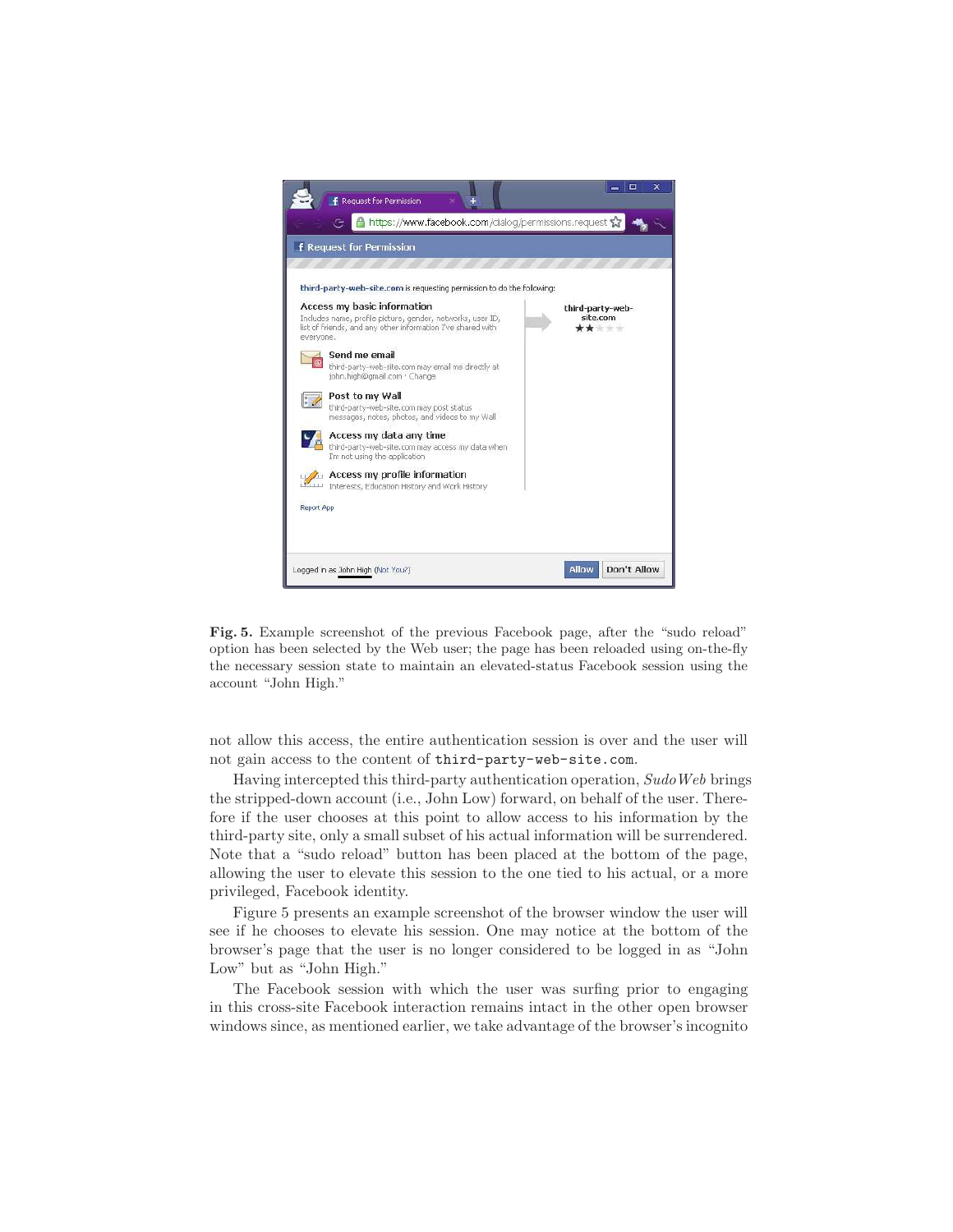mode to initiate an isolated session store in which we manage the escalation and de-escalation of user sessions. All the user has to do is close this new window to return to his previous surfing activity.

## 6 Discussion

Here we discuss how social networks providing single sign-on interaction could evolve to facilitate user needs and better protect their privacy. We also propose a series of requirements from third-party Web applications in terms of "fair play."

Fine-grained privacy settings. Inspired by the privilege separation principles of UNIX, SudoWeb presents a step towards surfing the Web using several distinct sessions: each session with different privileges. We have implemented the philosophy of our system using parallel Web sessions tied to distinct Facebook accounts; each account revealing a different amount of information. We believe that the increasing privacy concerns of users will motivate single sign-on providers to offer more fine grained disclosure of user information, and more control over the user's privacy in a single account. If that happens, the concept of our system will still be valid, but implemented closer to the mechanics of single sign-on providers.

Fairness. Current single sign-on mechanisms in social networks are especially unfair to people with rich social circles. For example, if a third-party Web site wants to install an application that has access to all of a user's friends in return for a service, this is unfair to people who have lots of friends, compared to people who have (or have declared) no friends. Both types of users will get the same kind of service at a different price: The first category will reveal the names of lots of friends, while the second will reveal none. To make matters worse, this cost (and unfairness) seems to increase with time: as the user accumulates friends, the installed third-party application will continue to have access to all of them.<sup>5</sup> We believe that single sign-on mechanisms should: (i) Restrict themselves only to authentication and refrain from asking access to more personal information, such as friends and photos. (ii) If they do ask for more personal information, they should make clear how they are going to use it and how this will benefit the user. (iii) If the user denies the provision of more personal information, the single sign-on mechanisms should continue to function and provide their services to the users.

Terms of Use. It may seem that our approach may conflict with the terms of use for some sites. For example, maintaining multiple accounts is a violation of the terms of use of Facebook, while it appears not to be a violation of the terms of use of Google. We believe that this conflict stems from the fact that some signon mechanisms have not yet caught up with the changing needs of the users. For example, several users maintain two Facebook profiles: one personal profile with all their personal contacts, friends, and relatives, and one professional profile where their "friends" are their colleagues and business contacts. The postings

<sup>5</sup> Unless the user explicitly uninstalls the application.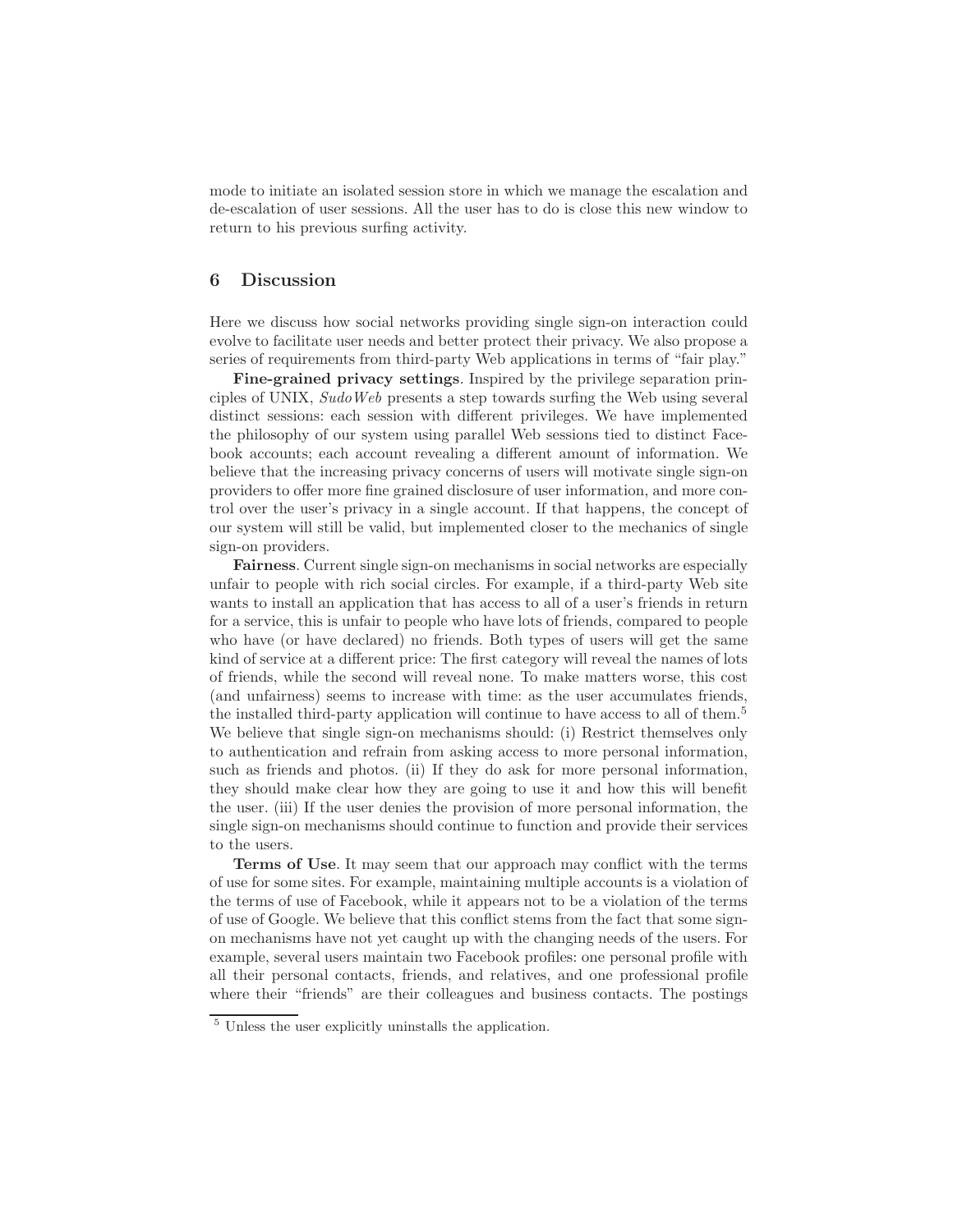that run on their personal profiles are quite different from the postings than run on their professional profiles. Even the language of these postings may be different. Forcing those users to have a single Facebook account will make their social interactions more difficult or will force them to move one of their profiles, e.g., the professional one, to another social network, such as LinkedIn. We believe that sooner or later most successful single sign-on sites will catch up with the changing user needs and will adapt their terms of use to suit the users. Otherwise, the users might adopt single sign-on sites which are closer to their needs.

# 7 Conclusion

Recent results suggest that hundreds of thousands of Web sites have already employed single sign-on mechanisms provided by social networks such as Facebook and Twitter. Unfortunately, this convenient authentication usually comes bundled (i) with a request to the user's personal information, as well as (ii) the request to act upon a user's social network on behalf of the user, e.g., for advertisement. Unfortunately, the user can not deny these requests, if she wants to proceed with the authentication.

In this paper, we explore this problem and propose a framework to enable users to authenticate on third-party Web sites using single sign-on mechanisms provided by popular social networks while protecting their privacy; we propose that users surf the Web using downgraded sessions with the single sign-on platform, i.e., stripped from excessive or personal information and with a limited set of privileged actions. Thereby, by default, all interactions with third-party Web sites take place under that privacy umbrella. On occasion, users may explicitly elevate that session on-the-fly to a more privileged or information-rich state to facilitate their needs when appropriate. We have implemented our framework in the Chrome browser with current support for the popular single sign-on mechanism Facebook Connect. Our results suggest that our framework is able to intercept attempts for third-party Web site authentication and handle them in a way to protect the user's privacy, while not affecting other ongoing Web sessions that the user may concurrently have.

#### Acknowledgments

This work was supported in part by the FP7-PEOPLE-2009-IOF project MAL-CODE and the FP7 project SysSec, funded by the European Commission under Grant Agreements No. 254116 and No. 257007. Evangelos Markatos is also with the University of Crete. Most of the work of Georgios Kontaxis was done while at FORTH-ICS.

# Availability

The source code of SudoWeb is available at https://code.google.com/p/sudoweb/.